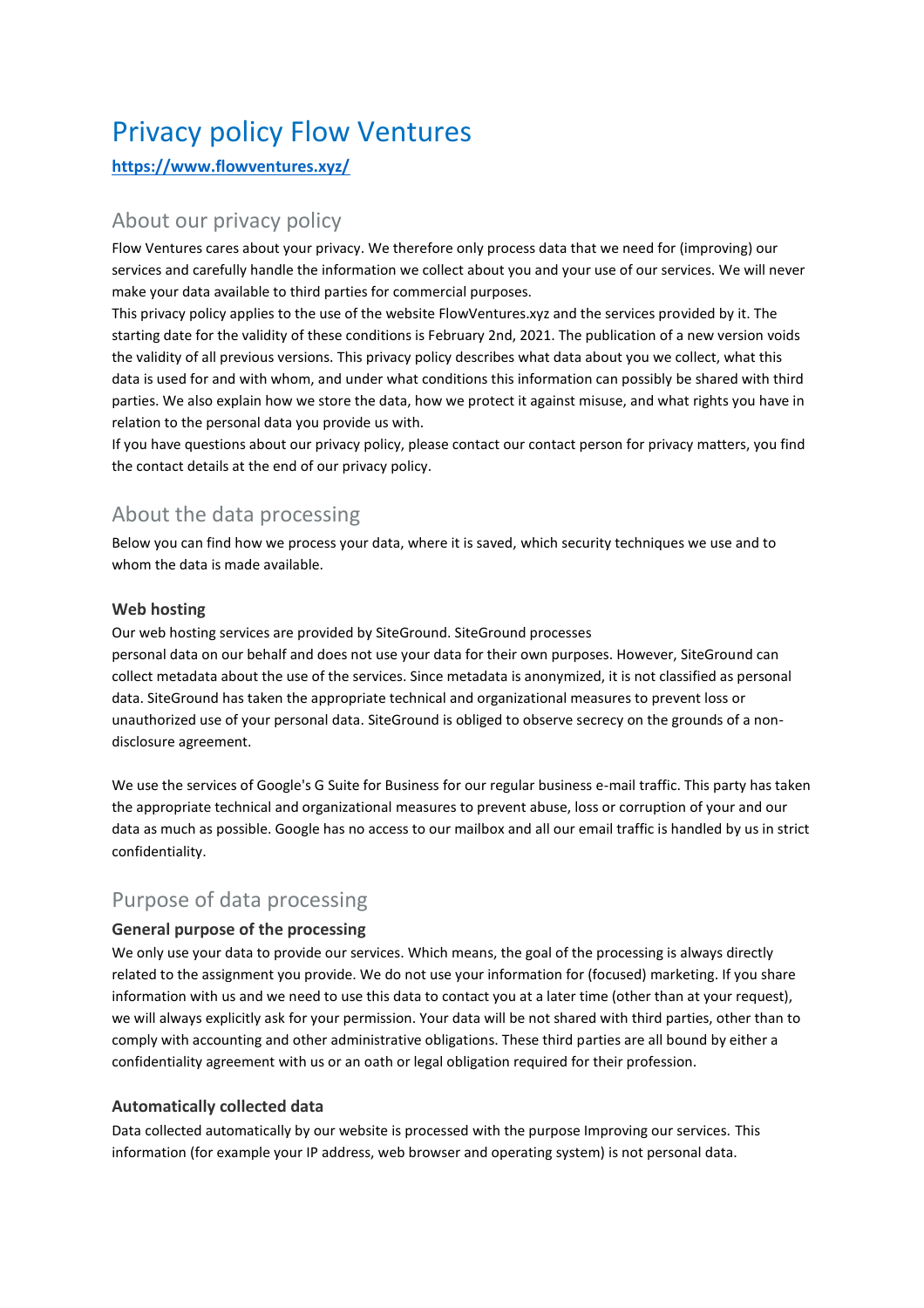#### **Participation in tax and criminal investigations**

In some cases, FlowVentures.xyz can be held to a legal obligation sharing your data in connection with government tax or criminal investigations. In such a case we are forced to share your data, but we will oppose this within the possibilities that the law offers us.

#### **Retention periods**

We keep your information for as long as you are our client. This means that we keep your client profile until you state that you no longer wish to use our services. If you indicate this to us, this will also be considered a request to delete your data. On the basis of applicable administrative obligations, we submit invoices with your (personal) data, we will need to keep this information for as long as the applicable term is in effect. However, (our) employees no longer have access to your client profile and documents you have commissioned.

### Your rights

Based on the applicable Dutch and European legislation, you, as a data subject, have certain rights regarding the personal data processed by or on behalf of us. Below we explain which rights and how you can invoke these rights.

In principle, in order to prevent misuse, we will send copies of your data only to the e-mail address that we have verified as your e-mail address. In case you want the data to be sent to another e-mail address or, for example, by regular mail, we will ask you to identify yourself. We keep records of completed requests, and in case of a request for deletion we administer anonymous data. All copies of data you receive are in the machine-readable data format that we use within our systems.

You have the right to file a complaint with the Dutch Data Protection Authority at any time, if you suspect that we use your personal data improperly.

#### **Right of inspection**

You always have the right to access the data that we process or have processed by third parties, and that relates to your person or is traceable to you. You can submit a request to that effect to our contact person for privacy matters. You will receive a response to your request within 30 days. If your request is granted, we will send (to your verified e-mail address) a copy of all data with an overview of the third parties that process this data, stating the category in which we have stored this data.

#### **Rectification right**

You always have the right to request to change or adjust the data that we process or have processed by third parties, and that relates to your person or is traceable to you. You can submit a request to that effect to our contact person for privacy matters. You will receive a response to your request within 30 days. If your request is granted, we will send (to your verified e-mail address) confirmation that the details have been changed.

#### **Right to restriction of processing**

You always have the right to restrict the data that we process or have processed by third parties, and that relates to your person or is traceable to you. You can submit a request to that effect to our contact person for privacy matters. You will receive a response to your request within 30 days. If your request is granted, we will send (to your verified e-mail address) confirmation that the specified data is no longer processed until you remove the restriction.

#### **Right to transferability**

You always have the right to request the transfer of the data that we process or have processed by third parties, and that relates to your person or is traceable to you, to a third party of your choice. You can submit a